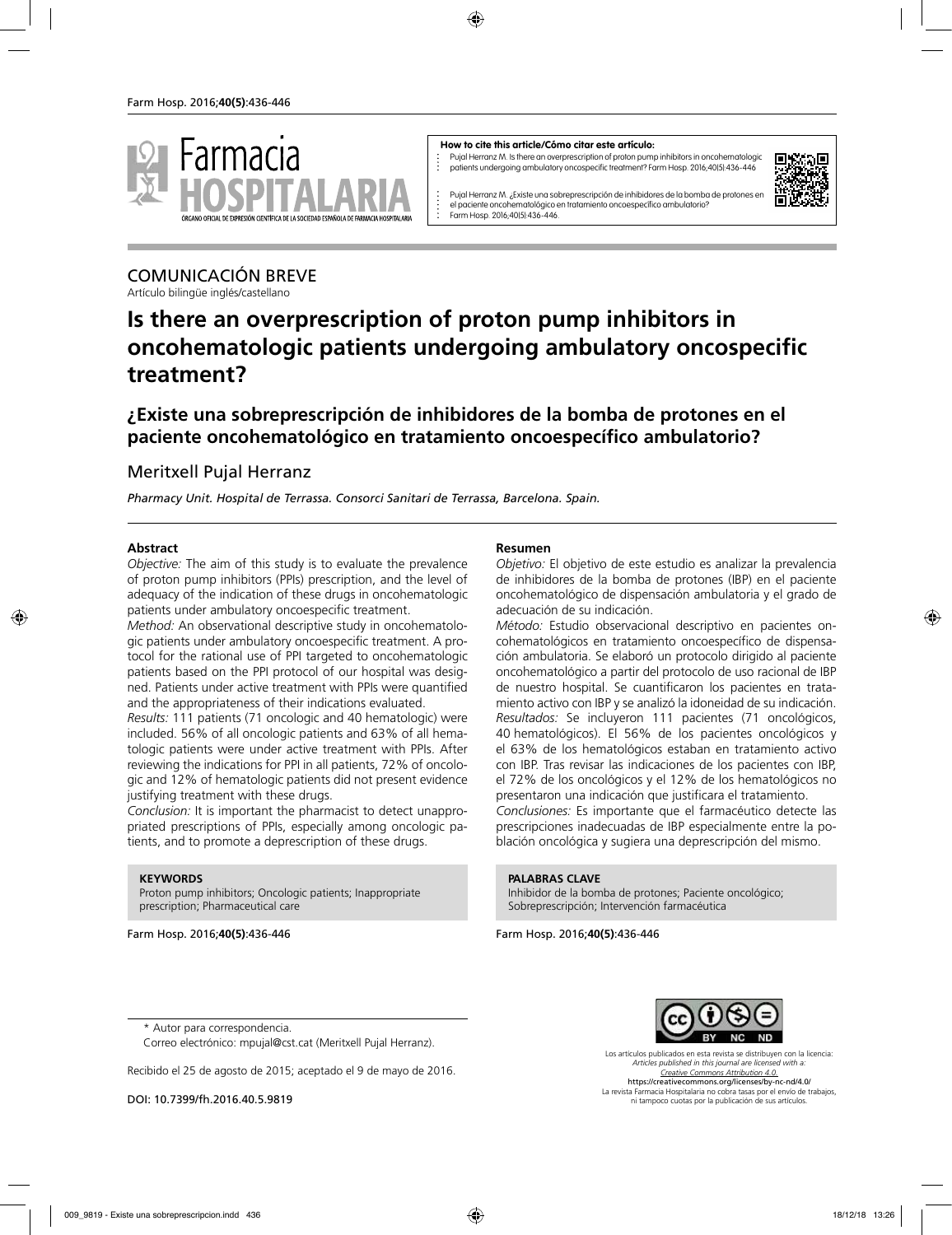# **Contribution to scientific literature**

This study presents data, so far unknown, on the prevalence of prescription of proton pump inhibitors (PPIs) and the level of adequacy of their indication in oncohematologic patients undergoing ambulatory oncospecific treatment.

The results of this study reflect the need to review the indication for PPIs on oncohematologic patients under ambulatory oncospecific treatment. The aim is to simplify treatment in those patients for whom PPI prescription is not justified, in order to minimize as much as possible the potential side effects derived of these drugs.

# **Introduction**

There is evidence about overprescription of proton pump inhibitor drugs (PPIs) in various studies, both at Primary Care level and in the hospital setting. A recent published study involving 112 patients observed that 69% of them took a PPI as regular medication at the time of admission. After analyzing the indication for PPI in these patients, it was demonstrated that only 24% of cases presented an adequate indication<sup>1</sup>. Moreover, there are studies showing that 33% of those patients who initiate treatment with a PPI due to a sporadic clinical prescription, will continue taking it after the required period of time, without an obvious indication of treatment<sup>2-3</sup>. These data suggest that there is a high proportion of patients on treatment with a PPI with an unappropriated prescription among the general population.

Some of the likely causes for the high use of PPIs are: the false belief that these are harmless medications, population ageing, self-medication, an unappropriated indication for gastric protection with non-steroid anti-inflammatory drugs (NSAIDs) without any other risk factors, their frequent prescription as empiric treatment for dyspepsia or minor gastric conditions, and the lack of periodical reviews of treatments<sup>4</sup>.

The therapeutical indications of PPIs are: gastric protection in chronic treatments with two concomitant drugs with high gastrolesivity, or one single drug in patients with risk factors, and the treatment of digestive conditions such as gastroesophageal reflux disease, Barrett's oesophagus, peptic ulcers, eradication of Helicobacter pylori, and non-ulcerous dyspepsia. For oncohematologic patients, there is only one additional indication to those previously mentioned. American Clinical Guidelines suggest the potential use of PPIs as coadjuvant treatment for chemotherapy-induced nausea and/or vomiting in patients with dyspepsia<sup>5</sup>.

PPIs, when prescribed according to their indication and for an adequate duration, are overall well tolerated, with some mild adverse effects observed in clinical trials. However, they can cause safety problems, mostly in prolonged treatments. In recent years, various articles have associated them with adverse effects that, even though not frequent, can be potentially serious, such as hypomagnesemia, and an increase in the risk of bone fractures, pneumonias, and intestinal infections by *Clostridium difficile*6-10.

In 2011, the Spanish Agency of Medicines and Medical Devices issued an informative note associating the use of PPIs with cases of severe hypomagnesemia<sup>6</sup>. Even though the mechanism is unknown, it is thought that the prolonged use of a PPI can interfere in the intestinal absorption of magnesium, leading to hypomagnesemia which, at the same time, can cause hypoparathyroidism, hypocalcemia, and hypopotasemia. The risk of hypomagnesemia can be increased in diabetic patients on prolonged treatments with a PPI, or those on concomitant treatments with digoxin or drugs that can cause hypomagnesemia on their own, such as thiazide diuretics and other drugs used for oncohematologic patients (cisplatin, carboplatin, cetuximab, panitumumab, decitabine, arsenic trioxide, aldesleukin, and cyclosporine)<sup>6,7,11</sup>. For this reason, the oncohematologic population on treatment with a PPI in combination with any of these drugs will present an additional risk factor for developing hypomagnesemia.

PPIs can also increase the risk of hip, wrist and vertebral fractures, when taken at high doses for over one year of treatment, mostly in elderly patients, or when other risk factors for fracture are also present<sup>8</sup>. Osteoporosis secondary to bone metastasis presented by some oncohematologic patients could represent an additional risk factor in this population.

There is one meta-analysis establishing an association between the use of PPI and the development of community-acquired pneumonia and nosocomial pneumonia9 . The sustained increase in gastric pH caused by a PPI has also been associated with a higher overgrowth of gastrointestinal bacterial flora, increasing the risk of infection by *Clostridium difficile*10. The presence of temporary immunosuppression secondary to oncospecific treatment or due to the oncologic disease in some oncohematologic patients could represent a risk factor for developing these infections.

Even though the incidence of these adverse effects is low, so far there is no accurate data of their frequency in the general population or, more specifically, in the oncohematologic population, as well as the consequences they might have on the quality of life of these patients. For this reason, it is important to report these cases to the Pharmacovigilance Centre, even those adverse effects already described.

The importance of obtaining data about the level of adequacy for PPI prescription in the oncohematologic population lies in the fact that this is a population that frequently presents intrinsic risk factors for developing the adverse effects previously described.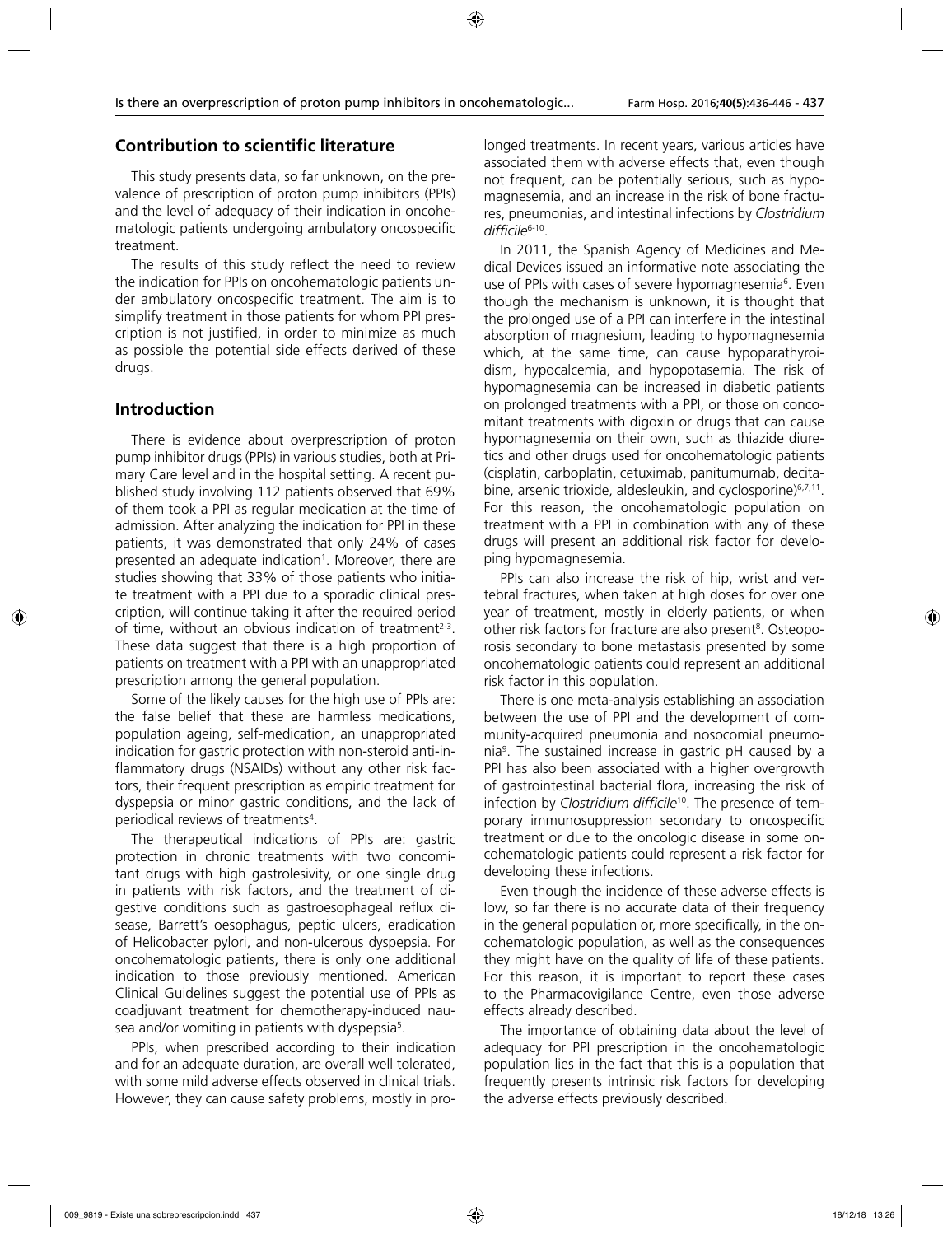On the other hand, the potential drug interactions between PPIs and oral drugs with absorption depending on the gastric pH should not be underestimated. Some drugs frequently used for oncohematologic patients could present a reduced absorption when used in combination with a PPI. Some of them are: iron and calcium salts, antifungals, and oncospecific treatments with oral administration, such as certain tyrosine kinase inhibitors (erlotinib, gefitinib, lapatinib and dasatinib) $12$ . There is a current warning against the joint administration of a PPI with erlotinib, gefitinib or lapatinib, and there is a complete contraindication in the case of dasatinib. There are also interactions at the level of liver elimination, such as the association of a PPI with anagrelide or methotrexate at high doses. The mechanism of interaction is caused by a weak inhibition by the PPI of the CYP1A2 isoenzyme, which is in charge of eliminating both drugs. For this reason, there is also a warning against the use of this combination.

The objective of this study is to evaluate the prevalence of PPI prescription, and the level of adequacy of its indication for oncohematologic patients under ambulatory oncospecific treatment.

## **Methods**

An observational descriptive study of the prevalence of the use of PPI, and the level of adequacy of the indication for these drugs in oncologic and hematologic patients under ambulatory oncospecific treatment.

The study included those patients who were on oncospecific treatment with ambulatory dispensing at the start of the recruitment period (December, 2014) and those who initiated that treatment within the following 6 months (from December, 2014 to May, 2015). Patients included in the study needed to be under oncospecific treatment with oral drugs or, in some cases, with subcutaneous drugs such as erythropoietins indicated for low-grade myelodysplastic syndrome. The study excluded those patients under oncospecific treatment with exclusive intravenous administration at Outpatient Hospital, because there were no data on initial and follow-up visits to the Pharmacy Unit which allowed to conduct an appropriated clinical interview.

The regular pharmacological treatment of these patients was reviewed through the electronic prescription record, in order to identify any existing concomitant treatment with a PPI. Confirmation that they were taking this medication was obtained through a clinical interview with the patient.

A protocol for the rational use of PPI targeted to oncohematologic patients was designed based on the PPI protocol of our hospital in consensus with the Oncology and Haematology Unit, according to Clinical Oncology Guidelines5 . This protocol contained the recommendations for use of PPIs in oncohematologic patients (Table 1).

The proportion of patients on active treatment with a PPI, relative to the total population analyzed in the study was estimated. Also, the adequacy for PPI indication in the group of patients on active treatment was reviewed, based on the previously mentioned protocol for the rational use of PPIs in oncohematologic patients (Table 1), the clinical interview with the patient at the Pharmacy Unit, a complete review of their clinical history and, in case of doubt, a consultation with the specialist or primary care physician responsible for the patient.

**Table 1.** *Protocol for the rational use of PPIs: Treatment recommendations for oncohematologic patients*

**Coadjuvant treatment for nausea and/or vomiting** caused by chemotherapy in patients with dyspepsia

#### **Digestive conditions**

- GERD
- Barrett's Oesophagus
- Peptic ulcers
- Eradication of *Helicobacter pylori*
- Non-ulcerous dyspepsia: 4-8 weeks according to response, with subsequent re-assessment.

#### **Gastric protection in chronic treatments with highly gastrolesive drugs**

- NSAIDs with prolonged treatment
- Antiaggregants
- Anticoagulants
- Corticosteroids

Only if concomitant treatments, or when there is an associated risk factor\*

\*Risk factors: Previous history of UGIB, ulcers or perforation

Age ≥ 70 years

Simultaneous drugs with weak gastrolesivity (metamizol, SSRIs)

*GERD: gastroesophageal reflux disease; UGIB: upper gastrointestinal bleeding. Pharmacy Unit, Primary Care, Gastroenterology Unit and Oncology & Hematology Unit. Consensus from December, 2014.*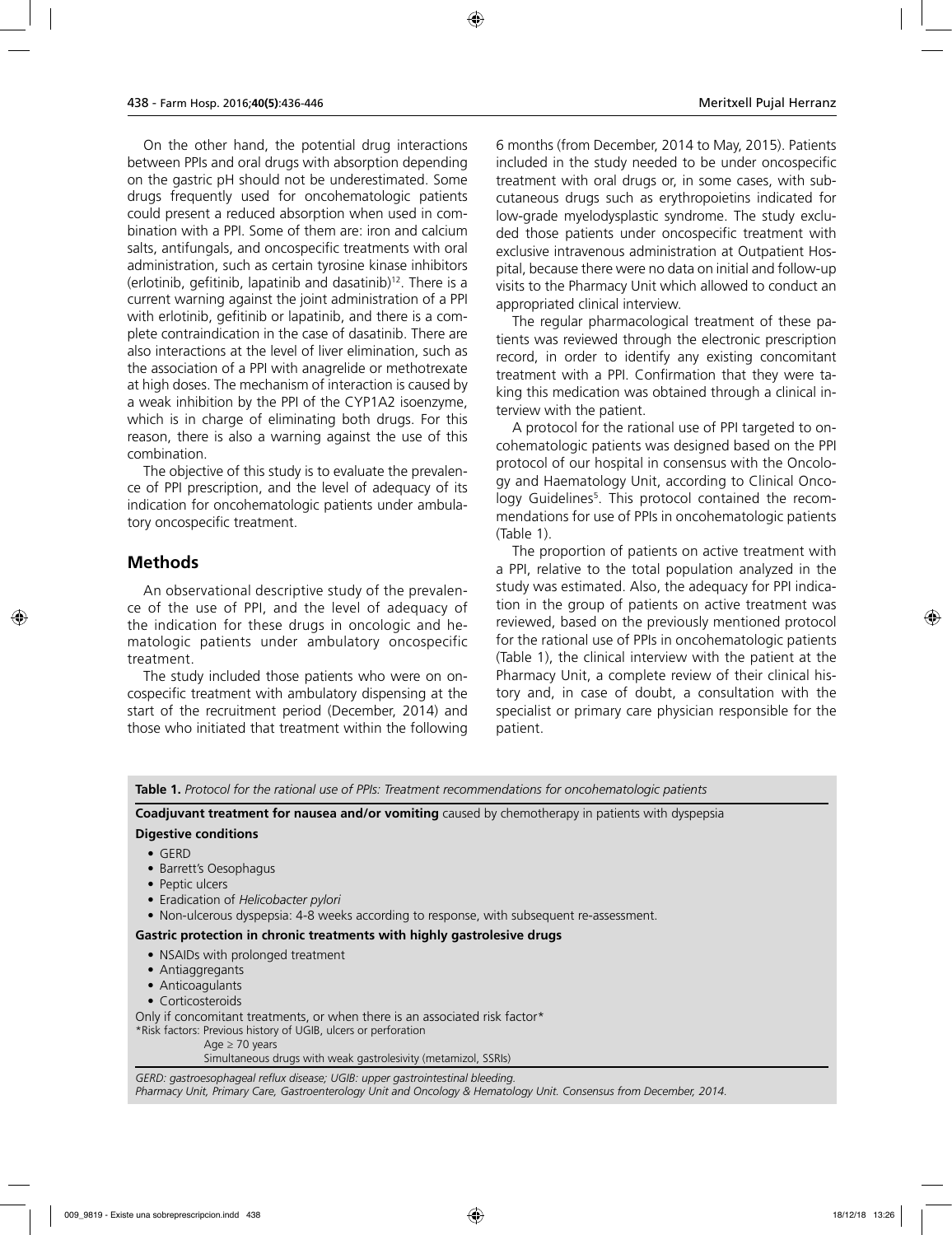Separate analyses for the oncologic and hematologic populations was decided before initiating patient inclusion in the study, in order to prevent a possible confusion bias caused by the difference in the typical mean age of both populations. This age difference could generate a confusion bias in the analysis of outcomes, because patients older than 70-year-old are more frequent among the hematologic population, and this risk factor would justify gastric protection with a PPI in chronic treatments with a highly gastrolesive drug (Table 1). At the same time, use of highly gastrolesive drugs such as antiaggregants and anticoagulants is also more frequent among the advanced-age population, because these patients present a higher incidence of cardiovascular conditions.

## **Outcomes**

The study included 111 patients under ambulatory oncospecific treatment: 71 oncology patients (44 men and 27 women) with a mean age (SD) of 62 (13) years, and 40 hematology patients (28 men and 12 women) with a mean age (SD) of 71 (17) years. The type of tumour and the oncospecific treatment received by the study population appear in Table 2. During the period of the study, melphalan was dispensed at hospital as an exception, due to a temporary shortage in pharmacies. A 23% of the oncology patients in the study presented

bone metastasis, and 18% of the hematology patients presented osteolytic lesions in the setting of multiple myeloma.

The proportion of patients in the study on treatment with a PPI was 56% in the oncologic population (40 patients, 23 men and 17 women) and 63% in the hematologic population (25 patients, 17 men and 8 women). The mean age (SD) of the oncologic patients on treatment with a PPI was 65 (13) years, while in hematologic patients it was 75 (9) years. After reviewing the indication for PPI in patients under active treatment with this drug (n=65, 40 oncologic and 25 hematologic patients), it was observed that 88% (22/25) of the hematologic population presented an appropriate indication, while this only happened in 28% (11/40) of the oncologic population (Fig. 1).

The indications for treatment with a PPI analyzed in the hematologic population were: gastric protection in 72% of cases, digestive conditions in 14%, and both indications simultaneously in another 14%. All the hematologic patients in the study on PPI and indication for gastric protection were on chronic treatment with one or more high gastrolesive drugs (ASA, corticosteroids and/ or heparin), and were >70-year-old. The digestive conditions registered in the hematological population that justified treatment with a PPI were: gastroesophageal reflux disease, peptic ulcers, and non-ulcerous dyspepsia.

|            | Type of tumour       | Number of<br>patients (n) | Oncospecific treatment (n)                                   |
|------------|----------------------|---------------------------|--------------------------------------------------------------|
| Oncology   | Colon cancer         | 17                        | capecitabine                                                 |
|            | Breast cancer        | 11                        | capecitabine (5), everolimus (5), lapatinib (1)              |
|            | Lung cancer          | 10                        | erlotinib (5), nintedanib (3), vinorelbine (1), gefitinb (1) |
|            | Rectal cancer        | 8                         | capecitabine                                                 |
|            | Renal cancer         | 6                         | sunitinib (4), sorafenib (1), axitinib (1)                   |
|            | Prostate cancer      | 5                         | abiraterone                                                  |
|            | <b>GIST</b>          | 4                         | sunitinib (1), imatinib (3)                                  |
|            | Hepatocarcinoma      | $\overline{2}$            | sorafenib                                                    |
|            | Thyroid cancer       | $\overline{2}$            | sorafenib (1), thyrotropin (1)                               |
|            | Pancreatic cancer    | $\overline{2}$            | capecitabine                                                 |
|            | Bile duct cancer     |                           | capecitabine                                                 |
|            | Oesophageal cancer   |                           | capecitabine                                                 |
|            | Gastric cancer       |                           | capecitabine                                                 |
|            | Head and neck cancer |                           | capecitabine                                                 |
| Hematology | <b>MDS</b>           | 14                        | darbepoetin (11), lenalidomide (3)                           |
|            | <b>CML</b>           | 11                        | imatinib (6), dasatinib (3), nilotinib (2)                   |
|            | Multiple myeloma     | 10                        | lenalidomide (8), pomalidomide (1), melphalan (1)            |
|            | Myelofibrosis        | 5                         | ruxolitinib                                                  |

GIST: Gastrointestinal Stromal Tumour; MDS: myelodysplastic syndromes; CML: chronic myeloid leukemia.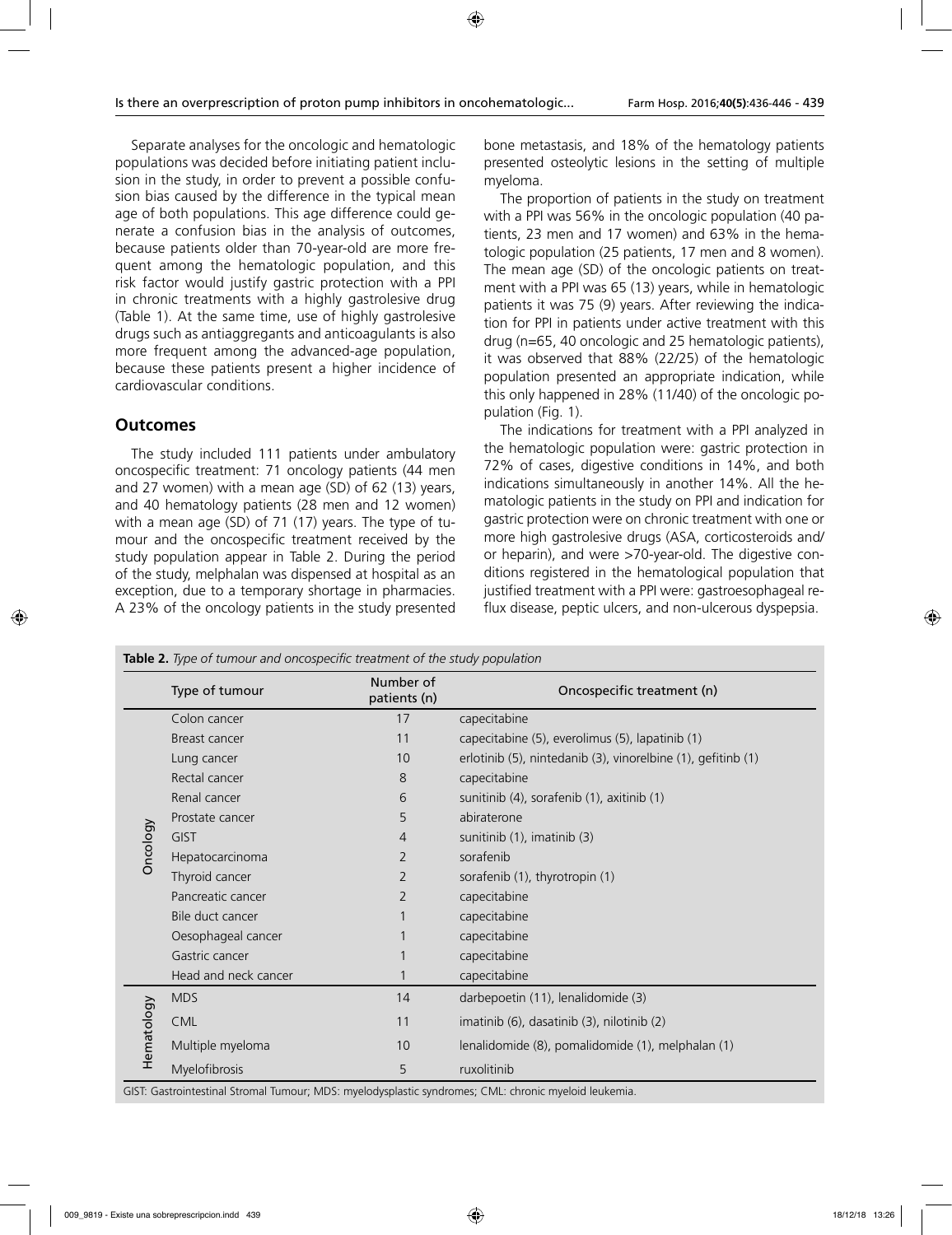

**Figure 1.** *Level of adequacy of PPI indication in the oncohematologic population.* 

Among the oncologic population, the indications for treatment with a PPI were gastric protection in 91% of cases, and digestive conditions in the remaining 9%. The oncologic patients with PPIs for gastric protection were on chronic treatment with a highly gastrolesive drug (ASA, clopidogrel, heparin, acenocoumarol, corticosteroids) and were older than 70-year-old; or were on chronic treatment with two highly gastrolesive drugs (corticosteroids + NSAIDs or corticosteroids + ASA), or with a highly gastrolesive drug in concomitance with a weak gastrolesive drug (heparin + citalopram). Regarding the indication of PPI for digestive conditions, only one patient with non-ulcerous dyspepsia was reported.

No patients in the study who took PPIs for dyspepsia as coadjuvant treatment for chemotherapy-induced nausea and/or vomiting were reported.

### **Discussion**

The data obtained in the study on the prevalence of PPI prescription in the oncologic and hematologic population, of 56% and 63% respectively, are similar to those published so far for the general population $^1$ .

The analysis for PPI indications in patients on IPP active treatment suggests that the proportion of patients on treatment with PPI with an adequate indication is high among the hematologic population, with an estimated 88%. This is in contrast to the oncologic population, for whom the use of PPIs is justified only in 28% of patients. There is a low proportion of oncologic patients in the study on treatment with a PPI with clinical indication. Similar results have been previously published concerning use of PPI within general population<sup>1</sup>. The advanced age in the hematologic population, and the higher incidence of cardiovascular conditions requiring highly gastrolesive drugs, justifies the use of PPIs in a higher proportion of patients as in comparison with the oncologic population.

It is worth pointing out that no patients in the study on treatment with a PPI presented the indication of coadjuvant treatment for dyspepsia associated to chemotherapy-induced nausea and/or vomiting. The patients in the study underwent oncospecific treatment with moderate (vinorelbine and imatinib), low and minimal emetogenic power, and did not require any coadjuvant treatments for management of chemotherapy-induced nausea and/ or vomiting.

Regarding the importance of the potential drug interactions of PPIs with any oral oncospecific treatments, 4 patients in the study (three of them on treatment with erlotinib and one with dasatinib) were found to have a potential risk of loss of efficacy of the oncospecific treatment. The drug interactions detected on these 4 patients were at the level of oral absorption of the oncospecific treatment, with the subsequent risk of reduction of its efficacy.

The recommendation for patients with clinical indication for PPIs who must initiate oncospecific treatment with gefitinib, lapatinib or dasatinib is to replace the PPI by an antacid drug administered at least two hours before or two hours after taking these drugs $12$ . In the case of erlotinib, the PPI can be replaced by an antacid, administered two hours before or two hours after taking the drug, or by an anti-ulcer drug, such as an anti-  $\mathsf{H}_{_2}$  drug (H2 receptors antagonist), administered 12 hours before or after taking the drug<sup>12</sup>.

The previously described recommendations were followed for the 4 patients with possible interactions between the PPI and the oncospecific treatment. In one of the patients, who had to initiate treatment with erlotinib, the interaction was solved through discontinuation of the PPI, because its use was not indicated. The two remaining patients who had to initiate treatment with erlotinib presented indication for the use of PPIs, one for gastric protection and the other for non-ulcerous dyspepsia. In both cases, the interaction was solved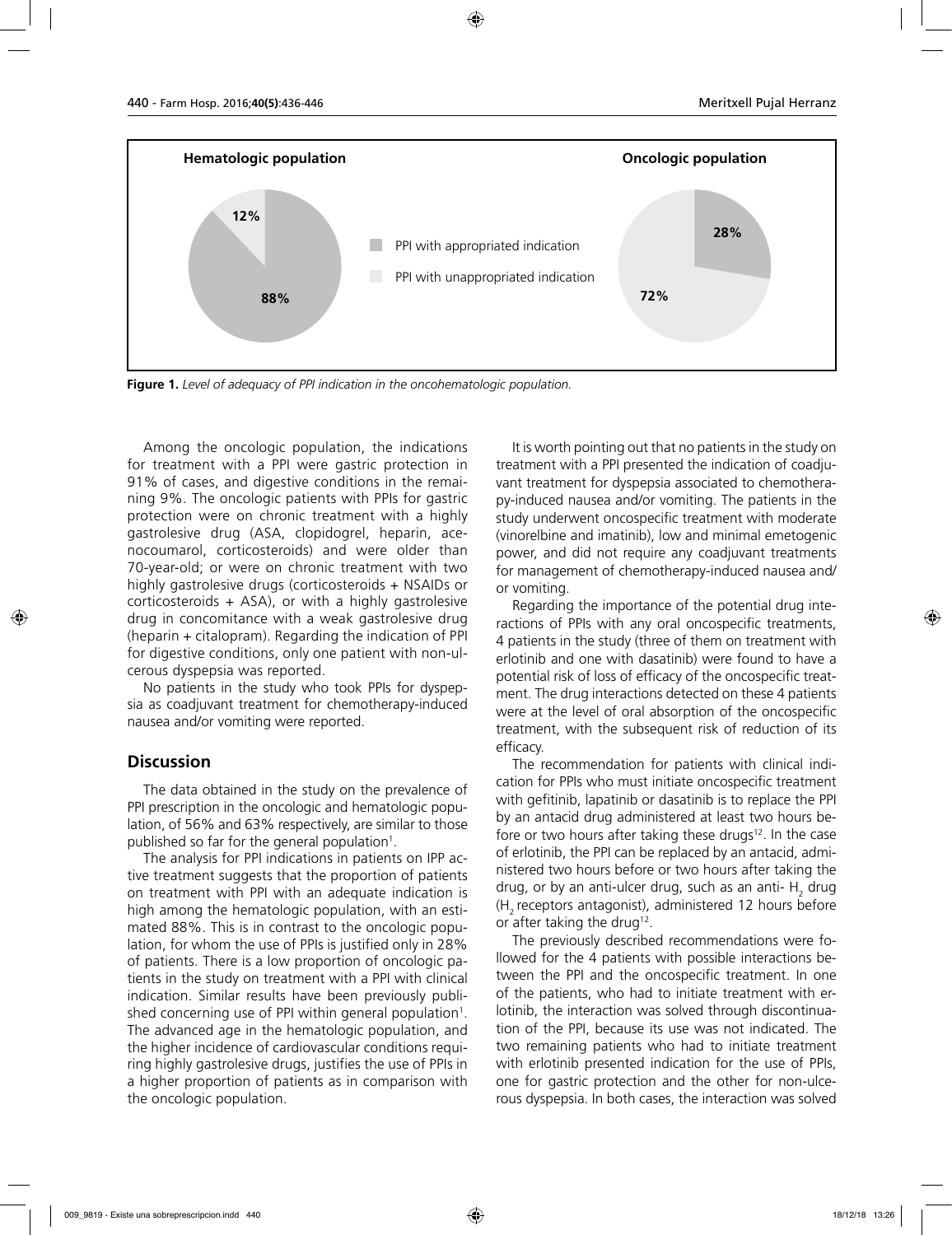replacing the PPI by an anti-H<sub>2</sub> anti-ulcer drug, administered with a 12-hour interval of taking erlotinib<sup>12</sup>. Finally, in the patient with a medical history of peptic ulcer who required treatment with dasatinib, it was decided in consensus with physicians, to replace the PPI by an antacid, because anti-H<sub>2</sub> drugs will also interact with the oral absorption of dasatinib. In this case, it was more relevant to ensure the efficacy of dasatinib than gastric protection. In those patients for whom the interaction recommends the discontinuation of the PPI, and there is no equally effective alternative without interaction, the decision must be made based on the risk-benefit of PPI discontinuation.

In conclusion, the prescription of a PPI when it is not indicated will lead to drug interactions and potential adverse effects derived of its prolonged use.

It is important the pharmacist to detect unappropriated prescriptions of PPIs, within the overall setting of a therapeutic simplification strategy, through clinical interviews with patients conducted in the Pharmacy Unit, a complete review of medical history, and consultation with the specialist or primary care physician responsible for the patient.

No PPIs should be prescribed without a clinical indication justifying treatment, and even when this is present, the risk-benefit of treatment should always be assessed. For this reason, it is important the pharmacist to promote PPI deprescription in asymptomatic patients without a clear indication for treatment.

## **Bibliography**

1. Sánchez M, Fernández E, Alcacera MA, Matarredona A, Mozota J, Guarc E. Evaluación del grado de cumplimiento de un protocolo sobre utilización racional de inhibidores de la bomba de protones en el medio hospitalario. En: 58 Congreso de la Sociedad Española

de Farmacia Hospitalaria. 22-25 octubre 2013, Málaga. Farm Hosp. 2013;37(Supl 1):328-9.

- 2. Raghunath AS, O'Morain C, McLoughlin RC. Review article: the long-term use of proton-pump inhibitors. Aliment Pharmacol Ther. 2005;22(Suppl 1):55–63.
- 3. Van Soest EM, Siersema PD, Dieleman JP, Sturkenboom MCJM, Kuipers EJ. Persistence and adherence to proton pump inhibitors in daily clinical practice. Aliment Pharmacol Ther. 2006;24(2):377–85.
- 4. García del Pozo J. Estudio de utilización de antiulcerosos en España (2000-2008). Inf Ter Sis Nac Salud. 2009;33:49-54.
- 5. National Comprehensive Cancer Network. Clinical Practice Guidelines in Oncology. Antiemesis. Versión 2.2014. Disponible en: http:// www.nccn.org/professionals/physician\_gls/pdf/antiemesis.pdf (último acceso 13 noviembre 2014).
- 6. Riesgo de hipomagnesemia asociado a los medicamentos inhibidores de la bomba de protones. Nota informativa de la Agencia Española de Medicamentos y Productos Sanitarios. Fecha de publicación: 23 de diciembre de 2011. Disponible en: http://www. aemps.gob.es/informa/notasInformativas/medicamentosUsoHumano/seguridad/2011/docs/NI-MUH\_27-2011.pdf (último acceso 13 noviembre 2014).
- 7. Cundy T, McKay JD. Proton pump inhibitors and severe hypomagnesemia. J Current Opinion in Gastroenerology 2011;27:180-85.
- 8. Inhibidores de la bomba de protones (IBP): riesgo de fracturas óseas. Informe mensual sobre medicamentos de uso humano y productos sanitarios. Agencia Española de Medicamentos y Productos Sanitarios. Última actualización: 10 de marzo de 2012. Disponible en: http://www.aemps.gob.es/informa/boletinMensual/2012/marzo/ informe-medicamentos.htm (último acceso 13 noviembre 2014).
- 9. Eom CS, Jeon CY, Lim JW, Cho EG, Park SM, Lee KS. Use of acid-suppressive drugs and risk of pneumonia: a systematic review and meta-analysis. CMAJ. 2011 Feb 22;183(3):310–9.
- 10. Linsky A, Gupta K, Lawler EV, Fonda JR, Hermos JA. Proton pump inhibitors and risk for recurrent Clostridium difficile infection. Arch Intern Med. 2010:170(9):772-8.
- 11. Shahab I, Patterson WP. Renal and Electrolyte Abnormalities Due to Chemotherapy. In: Perry MC, ed. The Chemotherapy Source Book. 4 th ed. Philadelphia: Lippincott Williams & Wilkins; 2008:223‐33.
- 12. Guía de Interacciones Farmacológicas de Citostáticos. Grupo de Farmacia Oncológica de la Sociedad Española de Farmacia Hospitalaria. Última revisión Febrero 2014. Disponible en: http://interacitoral.sefh.es (último acceso 13 noviembre 2014).

# **Aportación a la literatura científica**

El estudio aporta datos, desconocidos hasta el momento, de prevalencia de prescripción de inhibidores de la bomba de protones (IBPs) y del grado de adecuación de su indicación en el paciente oncohematológico en tratamiento oncoespecífico de dispensación ambulatoria.

Los resultados del estudio reflejan la necesidad de revisar las indicaciones de los IBPs en los pacientes oncohematológicos en tratamiento oncoespecífico de dispensación ambulatoria. La finalidad es simplificar el tratamiento en aquellos pacientes en que la indicación del IBP no esté justificada para minimizar al máximo los potenciales efectos secundarios derivados de este fármaco.

## **Introducción**

La sobreprescripción de fármacos inhibidores de la bomba de protones (IBPs) queda evidenciada en diversos estudios tanto a nivel de atención primaria como en el ámbito hospitalario. En un estudio reciente se analizaron 112 pacientes y se observó que el 69% llevaban un IBP como medicación habitual en el momento del ingreso. Tras analizar la indicación del IBP en estos pacientes se demostró que sólo el 24% de los casos presentaban una indicación adecuada<sup>1</sup>. Asimismo, hay trabajos que muestran que el 33% de los pacientes que inician un IBP por indicación clínica esporádica mantienen su prescripción tras el periodo necesario sin una indicación obvia de tratamiento2-3. Estos datos sugieren que el porcentaje de pacientes en tratamiento con un IBP con indicación no adecuada es elevado entre la población general.

Entre las causas probables del elevado uso de los IBPs están la falsa creencia de que son medicamentos inocuos, el envejecimiento de la población, la automedicación, una inadecuada indicación de gastroprotección con antiinflamatorios no esteroideos (AINEs) sin que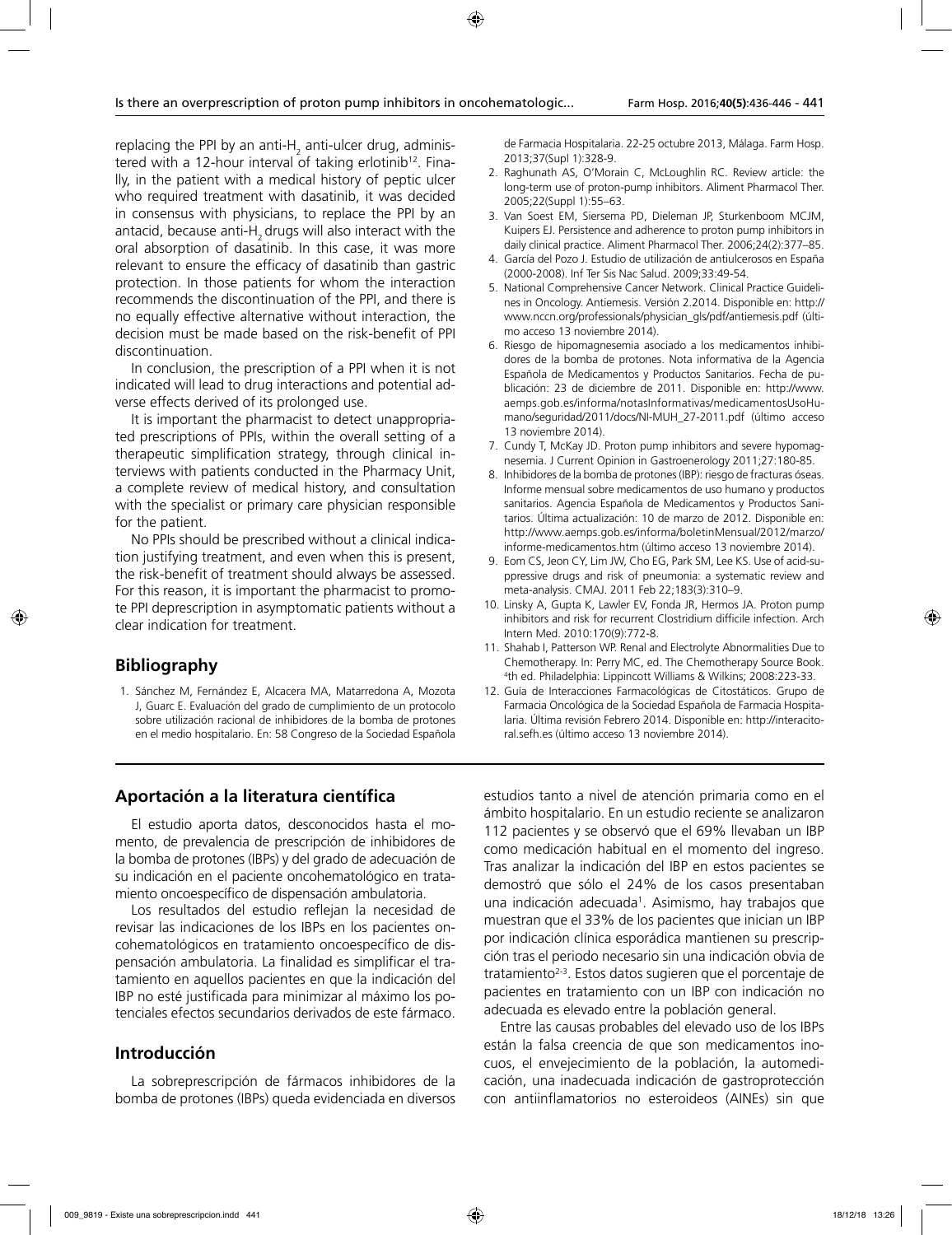existan otros factores de riesgo, la frecuente prescripción como tratamiento empírico de la dispepsia o de afecciones gástricas menores y la falta de revisión periódica de los tratamientos<sup>4</sup>.

Las indicaciones terapéuticas de los IBPs son la gastroprotección en tratamientos crónicos con dos fármacos concomitantes de gastrolesividad elevada o bien uno solo en pacientes con factores de riesgo y, el tratamiento de patologías digestivas como la enfermedad por reflujo gastroesofágico*,* esófago de Barrett*,* ulcus péptico*,* erradicación de Helicobacter pylori y dispepsia no filiada. En el paciente oncohematológico solamente existe una indicación adicional a las anteriormente citadas. Las guías clínicas oncológicas americanas sugieren la posibilidad del uso de IBPs en el tratamiento coadyuvante de las náuseas y/o vómitos inducidos por quimioterapia en pacientes con dispepsia<sup>5</sup>.

Los IBPs, ajustados a su indicación y duración apropiada, son fármacos generalmente bien tolerados con algunos efectos adversos leves observados en los ensayos clínicos. Sin embargo, pueden plantear problemas de seguridad sobre todo en tratamientos prolongados. En los últimos años numerosos artículos los han relacionado con efectos adversos que, aunque poco frecuentes, pueden ser potencialmente graves, como la hipomagnesemia y un aumento del riesgo de fracturas óseas, neumonías e infecciones intestinales por Clostridium difficile<sup>6-10</sup>.

En 2011, la Agencia Española de Medicamentos emitió una nota informativa asociando el consumo de IBPs con casos de hipomagnesemia graves<sup>6</sup>. Aunque no se conoce el mecanismo, se piensa que el uso prolongado de un IBP puede interferir en la absorción intestinal de magnesio provocando hipomagnesemias que a la vez pueden dar hipoparatiroidismo, hipocalcemia e hipopotasemia. El riesgo de hipomagnesemia puede verse aumentado en tratamientos prolongados con un IBP, en el paciente diabético o en tratamientos concomitantes con digoxina o fármacos que pueden ocasionar hipomagnesemia a su vez, como los diuréticos tiazídicos y otros fármacos usados en el paciente oncohematológico (cisplatino, carboplatino, cetuximab, panitumumab, decitabina, trióxido de arsénico, aldesleukina y ciclosporina)6,7,11. Por este motivo, la población oncohematológica en tratamiento con un IBP asociado a alguno de estos fármacos presenta un factor de riesgo añadido para el desarrollo de hipomagnesemia.

Los IBPs pueden también aumentar el riesgo de fracturas de cadera, muñeca y columna vertebral a dosis altas en tratamientos superiores a un año, sobretodo en pacientes de edad avanzada o en presencia de otros factores de riesgo de fractura<sup>8</sup>. La osteoporosis secundaria a las metástasis óseas presentes en algunos pacientes oncohematológicos podría suponer un factor de riesgo añadido en esta población.

Existe un metaanálisis que establece una relación entre el uso de IPB y el desarrollo tanto de neumonía adqui-

rida en la comunidad como de neumonía nosocomial9 . El aumento del pH gástrico de forma prolongada provocado por un IBP se ha asociado también con un mayor sobrecrecimiento de la flora bacteriana gastrointenstinal aumentando el riesgo de infección por Clostridium difficile10. La presencia de una inmunosupresión temporal secundaria al tratamiento oncoespecífico o debida a la propia patología en algunos pacientes oncohematológicos podría suponer un factor de riesgo en el desarrollo de estas infecciones.

Aunque se conoce que la incidencia de estos efectos adversos es baja, no está descrita la frecuencia en que aparecen en la población general o, más en concreto, en la población oncohematológica ni las consecuencias que pueden tener sobre la calidad de vida de estos pacientes. Por este motivo, cabe resaltar la importancia de notificar estos casos al Centro de Farmacovigilancia aunque sean efectos adversos ya descritos.

La importancia de obtener datos sobre el grado de adecuación de la prescripción de los IBPs en la población oncohematológica reside en que es una población que puede presentar factores de riesgo intrínsecos para desarrollar los efectos adversos previamente descritos.

No deben subestimarse tampoco las posibles interacciones farmacológicas de los IBPs con fármacos de administración oral de absorción dependiente de pH gástrico. Algunos fármacos, usados con frecuencia en el paciente oncohematológico, podrían ver disminuida su absorción en combinación con un IBP. Entre ellos, las sales de hierro y calcio, antifúngicos y tratamientos oncoespecíficos de administración oral como es el caso de algunos inhibidores de la tirosina quinasa (erlotinib, gefitinib, lapatinib y dasatinib)<sup>12</sup>. Actualmente está desaconsejada la administración conjunta de un IBP con erlotinib, gefitinib o lapatinib, y totalmente contraindicada en el caso de dasatinib. Existen interacciones también a nivel de eliminación hepática como es el caso de la asociación de un IBP con anagrelida o metotrexato a altas dosis. El mecanismo de interacción es por inhibición débil por parte del IBP de la isoenzima CYP1 A2 responsable de la eliminación de estos dos fármacos. Por este motivo está también desaconsejada esta asociación.

El objetivo del estudio es evaluar la prevalencia de prescripción de IBPs y el grado de adecuación de su indicación en el paciente oncohematológico en tratamiento oncoespecífico de dispensación hospitalaria ambulatoria.

## **Métodos**

Estudio observacional descriptivo de prevalencia del uso de IBPs y del grado de adecuación de la indicación de estos fármacos en pacientes oncológicos y hematológicos en tratamiento oncoespecífico hospitalario de dispensación ambulatoria.

Se incluyeron en el estudio los pacientes que estaban en tratamiento oncoespecífico de dispensación ambu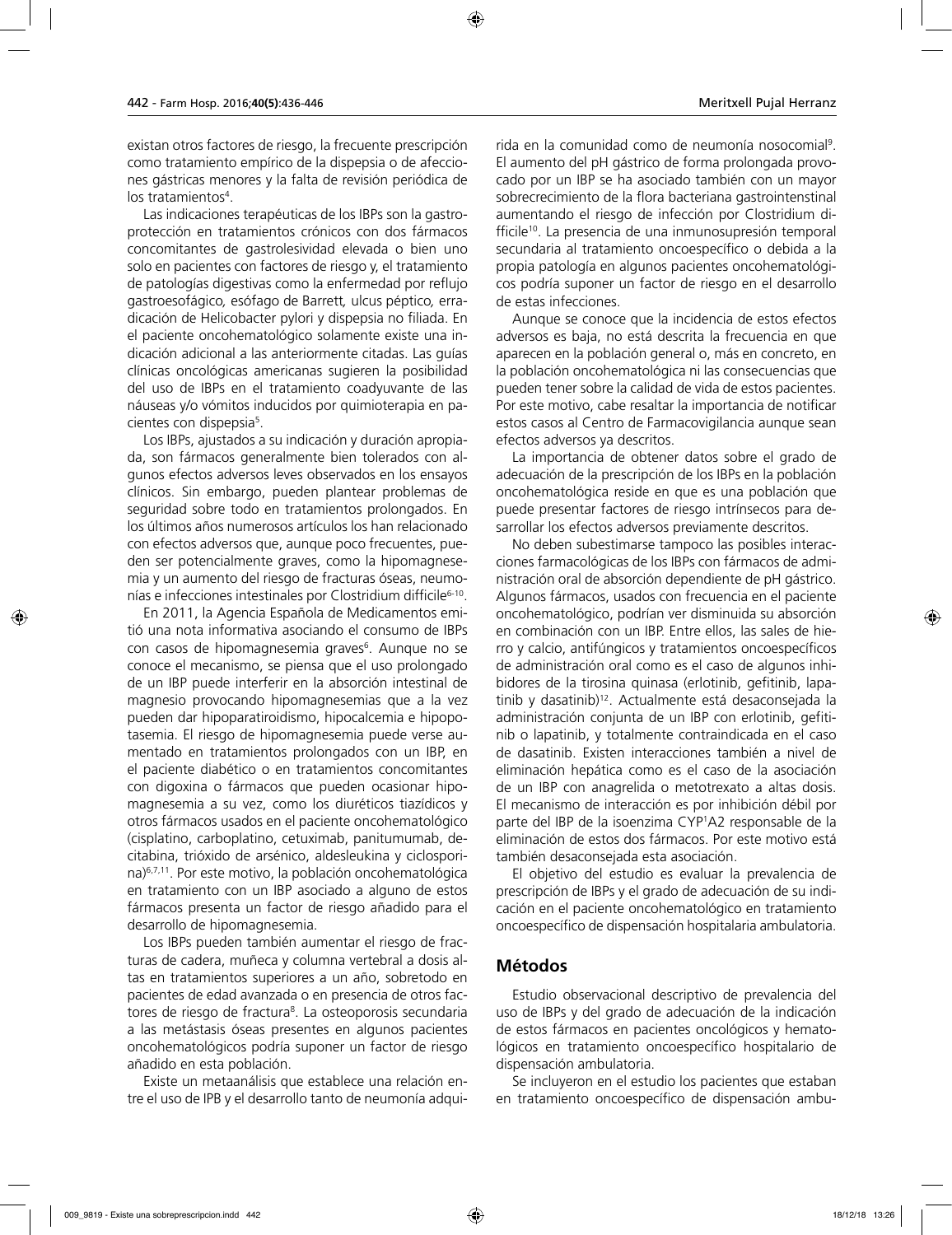latoria al inicio del periodo de reclutamiento (diciembre de 2014) y los que lo iniciaron a lo largo de los 6 meses siguientes (de diciembre a mayo de 2015). Los pacientes incluidos en el estudio debían estar en tratamiento oncoespecífico de dispensación ambulatoria con fármacos de administración oral o, en algún caso, con fármacos de administración subcutánea como las eritropoyetinas con indicación de tratamiento oncoespecífico en síndrome mielodisplásico de bajo grado. Quedaron excluidos del estudio aquellos pacientes en tratamiento farmacológico oncoespecífico exclusivamente de administración endovenosa en hospital de día por no disponer de visitas de inicio y seguimiento en la consulta farmacéutica que nos permitieran hacer una adecuada entrevista clínica.

Se revisó el tratamiento farmacológico habitual de estos pacientes a través del registro de receta electrónica para identificar la existencia de un tratamiento concomitante con un IBP y se confirmó mediante entrevista clínica con el paciente, que estuvieran tomando esta medicación.

Se elaboró un protocolo de uso racional de IBPs dirigido al paciente oncohematológico a partir del protocolo de IBPs de nuestro hospital de acuerdo con las guías clínicas oncológicas y en consenso con el Servicio de Oncología y Hematología<sup>5</sup>. En éste, se detallaban las recomendaciones de uso de los IBPs en el paciente oncohematológico (Tabla 1).

Se calculó la proporción de pacientes en tratamiento activo con un IBP respecto al total de la población del estudio analizada. Por otro lado, se revisó la idoneidad de la indicación del IBP en el grupo de pacientes en tratamiento activo con el fármaco basándose en el protocolo de uso racional de IBPs en el paciente oncohematológico previamente citado (Tabla 1), la entrevista clínica con el paciente en la consulta farmacéutica, una revisión completa de la historia clínica, y en caso de dudas, la consulta con el médico especialista o de primaria responsable del paciente.

Se decidió analizar por separado la población oncológica de la hematológica antes del inicio de la inclusión de pacientes en el estudio para evitar el posible sesgo de confusión causado por la diferencia de la media de edad habitual de ambas poblaciones. Esta diferencia de edad podría crear un sesgo de confusión en el análisis de los resultados al ser la edad mayor de 70 años, más frecuente entre la población hematológica, un factor de riesgo que justificaría la gastroprotección con un IBP en tratamientos crónicos con un fármaco de gastrolesividad elevada (Tabla 1). A la vez, los fármacos de gastrolesividad elevada como los antiagregantes y anticoagulantes también son más frecuentes en la población de edad avanzada por presentar una mayor incidencia de enfermedades cardiovasculares.

# **Resultados**

Se incluyeron en el estudio un total de 111 pacientes en tratamiento oncoespecífico de dispensación ambulatoria. 71 pacientes oncológicos (44 hombres y 27 mujeres) con una edad media (DE) de 62 (13) años y 40 pacientes hematológicos (28 hombres y 12 mujeres) con una edad media (DE) que se eleva a los 71 (17) años. El tipo de tumor y el tratamiento oncoespecífico que recibía la población del estudio se refleja en la Tabla 2. Durante el periodo del estudio, de forma excepcional, se dispensó melfalán en el hospital por desabastecimiento temporal en oficinas de farmacia. El 23% de los pacientes oncológicos del estudio presentaban metástasis óseas y el 18% de los pacientes hematológicos lesiones osteolíticas en el contexto de un mieloma múltiple.

**Tabla 1.** *Protocolo de uso racional de IBPs - Recomendaciones de tratamiento en el paciente oncohematológico*

**Tratamiento coadyuvante de las náuseas y/o vómitos** inducidos por quimioterapia en pacientes con dispepsia **Patología Digestiva**

## • ERGE

- Esófago de Barrett
- Ulcus péptico
- Erradicación Helicobacter pylori
- Dispepsia no filiada: 4-8 semanas según respuesta, después revaloración

#### **Gastroprotección en tratamientos crónicos con fármacos con gastrolesividad elevada**

- AINES tratamiento prolongado
- Antiagregantes
- Anticoagulantes
- Corticoides

Sólo si son tratamientos concomitantes o si existe un factor de riesgo asociado\*

\*Factores de riesgo: Antecedentes de HDA, ulcus o perforación

Edad ≥ 70 años

Fármacos simultáneos con gastrolesividad débil (metamizol, ISRS)

*ERGE: enfermedad por reflujo gastroesofágico; HDA: hemorragia digestiva alta Servicio de Farmacia, Atención Primaria, Servicio de Digestología y Servicio de Oncología y Hematología. Consenso Diciembre 2014.*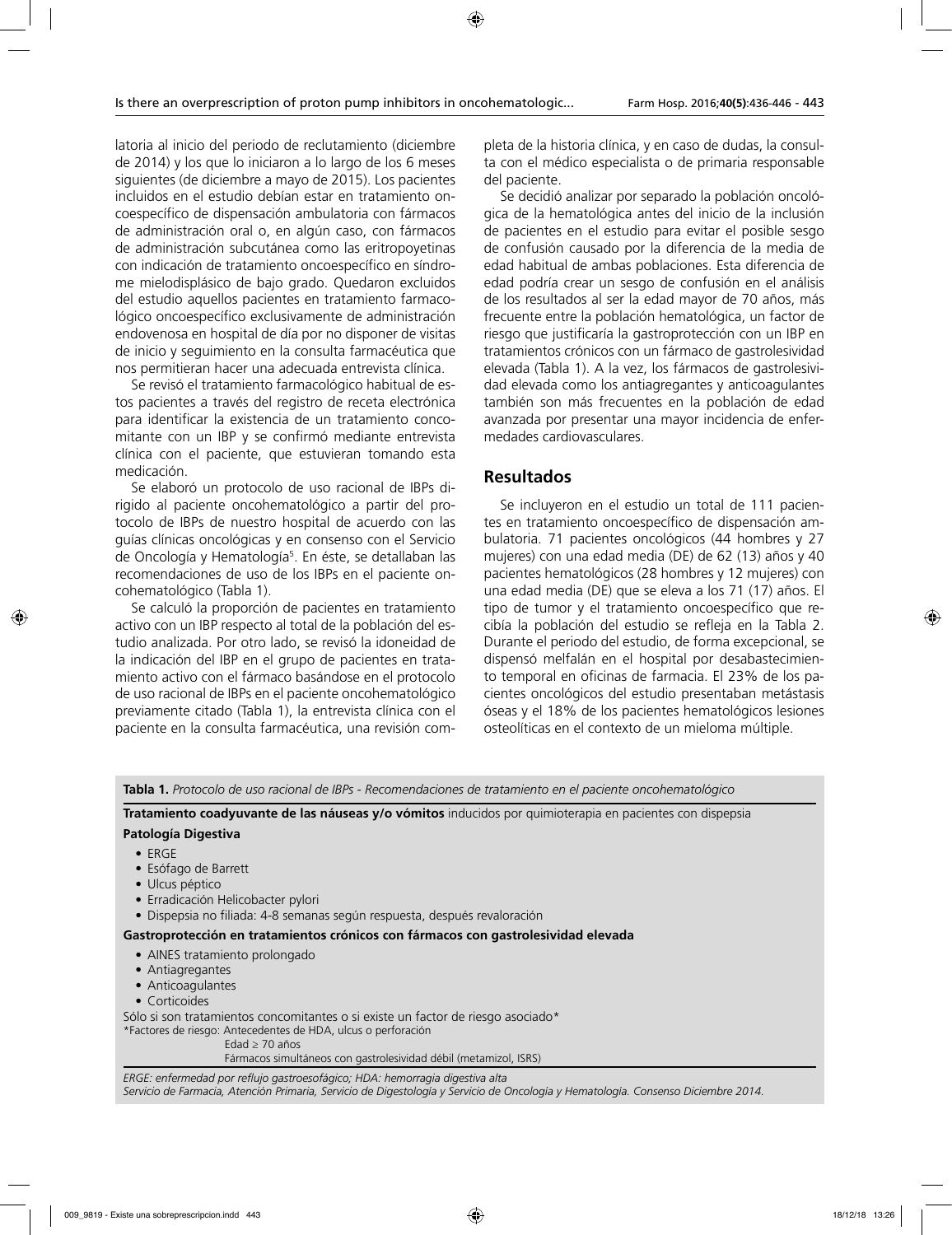|             | Tipo de tumor       | Nº pacientes (n) | Tratamiento Oncoespecífico (n)                               |
|-------------|---------------------|------------------|--------------------------------------------------------------|
|             | Cáncer de colon     | 17               | capecitabina                                                 |
|             | Cáncer de mama      | 11               | capecitabina (5), everolimus (5), lapatinib (1)              |
|             | Cáncer de pulmón    | 10               | erlotinib (5), nintedanib (3), vinorelbina (1), gefitinb (1) |
|             | Cáncer de recto     | 8                | capecitabina                                                 |
|             | Cáncer renal        | 6                | sunitinib (4), sorafenib (1), axitinib (1)                   |
|             | Cáncer de próstata  | 5                | abiraterona                                                  |
| Oncología   | <b>GIST</b>         | 4                | sunitinib (1), imatinib (3)                                  |
|             | Hepatocarcinoma     | 2                | sorafenib                                                    |
|             | Cáncer de tiroides  | 2                | sorafenib (1), tirotropina (1)                               |
|             | Cáncer de páncreas  | 2                | capecitabina                                                 |
|             | Tumor vías biliares |                  | capecitabina                                                 |
|             | Cáncer de esófago   |                  | capecitabina                                                 |
|             | Cáncer gástrico     | $\mathbf{1}$     | capecitabina                                                 |
|             | Tumores O.R.L       | 1                | capecitabina                                                 |
|             | SMD                 | 14               | darbepoetina (11), lenalidomida (3)                          |
| Hematología | <b>LMC</b>          | 11               | imatinib (6), dasatinib (3), nilotinib (2)                   |
|             | Mieloma múltiple    | 10               | lenalidomida (8), pomalidomida (1), melfalán (1)             |
|             | Mielofibrosis       | 5                | ruxolitinib                                                  |

**Table 2.** *Type of tumour and oncospecific treatment of the study population*

GIST: sarcoma del estroma gastrointestinal; O.R.L: tumores de cabeza y cuello; SMD: síndrome mielodisplásico; LMC: leucemia mieloide crónica

La proporción de pacientes del estudio en tratamiento con un IBP fue del 56% en la población oncológica (40 pacientes, 23 hombres y 17 mujeres) y del 63% en la población hematológica (25 pacientes, 17 hombres y 8 mujeres). La edad media (DE) de los pacientes oncológicos en tratamiento con un IBP es de 65 (13) años mientras que en los pacientes hematológicos fue de 75 (9) años. Tras revisar la indicación del IBP en los pacientes en tratamiento activo con este fármaco (n=65, 40 oncológicos y 25 hematológicos) se observó que el 88% (22/25) de la población hematológica presentaba una indicación adecuada, mientras que esto sucedía sólo en el 28% (11/40) de la población oncológica (Fig. 1).

Las indicaciones de tratamiento con un IBP analizadas en la población hematológica fueron la gastroprotección en el 72% de los casos, la patología digestiva en el 14% y ambas indicaciones de forma simultánea en otro 14%. Los pacientes hematológicos del estudio con IBP e indicación de gastroprotección, estaban todos ellos en tratamiento crónico con un fármaco de gastrolesividad elevada o más de uno (ASS, clopidogrel, corticoides y/o heparina) y tenían una edad superior a 70 años. Las enfermedades



**Figura 1.** *Grado de adecuación de la indicación de los IBPs en la población oncohematológica.*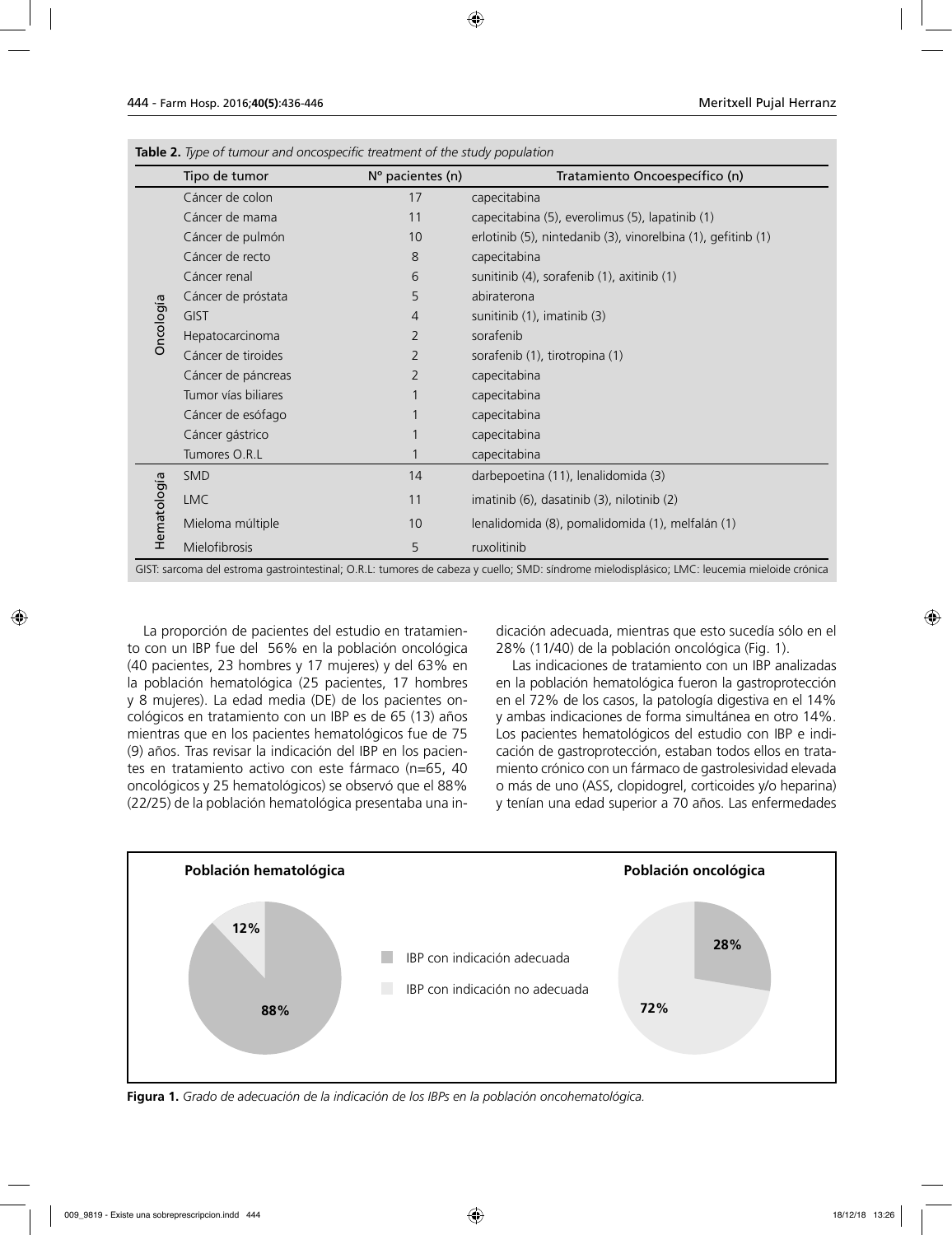digestivas registradas en la población hematológica que justificaban el tratamiento con un IBP fueron enfermedad por reflujo gastroesofágico, ulcus péptico y dispepsia no filiada.

En el caso de la población oncológica la justificación del uso de este grupo de fármacos fue la gastroprotección en el 91% de los casos y la patología digestiva en el 9% restante. Los pacientes oncológicos del estudio con IBP e indicación de gastroprotección estaban en tratamiento crónico con un fármaco de gastrolesividad elevada (ASS, clopidogrel, heparina, acenocumarol o corticoides) y tenían una edad superior a 70 años, o estaban en tratamiento crónico con dos fármacos de gastrolesividad elevada (corticoides + AINE o corticoides + AAS) o bien, con un fármaco de gastrolesividad elevada en concomitancia con uno de gastrolesividad débil (heparina + citalopram). En cuanto a la indicación de IBP por enfermedad digestiva se ha detectado sólo un paciente con dispepsia no filiada.

No se detectó ningún paciente en el estudio con IBP para el tratamiento de la dispepsia como tratamiento coadyuvante de las náuseas y/o vómitos inducidos por quimioterapia.

## **Discusión**

Los datos obtenidos en el estudio de prevalencia de prescripción de IBPs en la población oncológica y hematológica, del 56% y 63% respectivamente, son parecidos a los publicados hasta el momento en la población general<sup>1</sup>.

El análisis de las indicaciones de los IBPs en los pacientes en tratamiento activo sugiere que el porcentaje de pacientes en tratamiento con IBP con indicación adecuada es elevado entre la población hematológica con cifras del 88%. Algo diferente sucede entre la población oncológica en la que el uso del IBP está justificado sólo en el 28% de los pacientes. La proporción de pacientes oncológicos del estudio en tratamiento con un IBP con indicación clínica es baja y, a su vez, estos datos son parecidos a los publicados hasta el momento en la población general<sup>1</sup>. La edad avanzada en la población hematológica y la mayor incidencia, en estas edades, de enfermedades cardiovasculares que requieren fármacos de gastrolesividad elevada, justifican el uso del IBP en una mayor proporción de pacientes en tratamiento activo con un IBP respecto a la población oncológica.

Cabe señalar que ningún paciente del estudio en tratamiento con un IBP presentó la indicación de coadyuvancia en dispepsia asociada a náuseas y/o vómitos inducidos por quimioterapia. Los pacientes del estudio tenían tratamientos oncoespecíficos de poder emetógeno entre moderado (vinorelbina y imatinib), bajo y mínimo y no necesitaron tratamientos coadyuvantes en el manejo de las náuseas y/o vómitos inducidos por quimioterapia.

En relación a la importancia de las posibles interacciones farmacológicas de los IBPs con algún tratamiento oncoespecífico de administración oral, se detectaron en

el estudio 4 pacientes (tres en tratamiento con erlotinib y uno con dasatinib) con potencial riesgo de pérdida de eficacia del tratamiento oncoespecífico. Las interacciones farmacológicas detectadas en estos 4 pacientes fueron a nivel de reducción de la absorción oral del tratamiento oncoespecífico con el consiguiente riesgo de reducción de la eficacia del mismo.

La recomendación en pacientes con IBP con indicación clínica que deban iniciar tratamiento oncoespecífico con gefitinib, lapatinib o dasatinib es sustituir el IBP por un antiácido administrado como mínimo dos horas antes o dos horas después de la toma de estos fármacos<sup>12</sup>. En el caso de erlotinib, el IBP puede sustituirse por un antiácido, administrado dos horas antes o dos horas después de la toma del fármaco, o por un antiulceroso tipo antagonista de los receptores de histamina 2 (anti-H<sub>2</sub>), separando su administración 12 horas de la toma del fármaco<sup>12</sup>.

Se siguieron las recomendaciones previamente descritas en los 4 pacientes en que se detectaron posibles interacciones farmacológicas del IBP con el tratamiento oncoespecífico. En uno de los pacientes que debía iniciar tratamiento con erlotinib, la interacción se resolvió mediante la retirada del IBP, al no estar indicado su uso. Los dos pacientes restantes que debían iniciar erlotinib presentaban indicación de uso de IBP por gastroprotección y por dispepsia no filiada, respectivamente. En ambos casos, la interacción se resolvió sustituyendo el IBP por un antiulceroso tipo anti-H<sub>2</sub> administrado con una separación de 12 horas de la toma de erlotinib<sup>12</sup>. Por último, en el paciente con antecedentes de ulcus péptico y necesidad de tratamiento con dasatinib se decidió, conjuntamente con el equipo médico, sustituir el IBP por un antiácido, dado que los anti-H<sub>2</sub> también interaccionan en la absorción oral del dasatinib. En este caso, se dio más relevancia a asegurar la eficacia del dasatinib que a la protección gástrica. En aquellos pacientes en que la interacción recomienda la retirada del IBP y no existe una alternativa de igual eficacia sin interacción, la decisión debe tomarse en base al balance riesgo-beneficio de la retirada del IBP.

En conclusión, la prescripción de un IBP cuando éste no está indicado favorece las interacciones farmacológicas y los potenciales efectos adversos derivados de su uso prolongado.

Es importante que el farmacéutico detecte aquellos pacientes con indicación inadecuada de IBP, en el global de una estrategia de simplificación terapéutica, mediante la entrevista clínica con el paciente realizada en la consulta farmacéutica, una revisión completa de la historia clínica, y la consulta con el médico especialista o de primaria responsable del paciente.

No debería prescribirse ningún IBP sin una indicación clínica que justifique el tratamiento, e incluso en presencia de ésta, debería valorarse siempre el riesgo-beneficio del tratamiento. Por este motivo, es importante impulsar